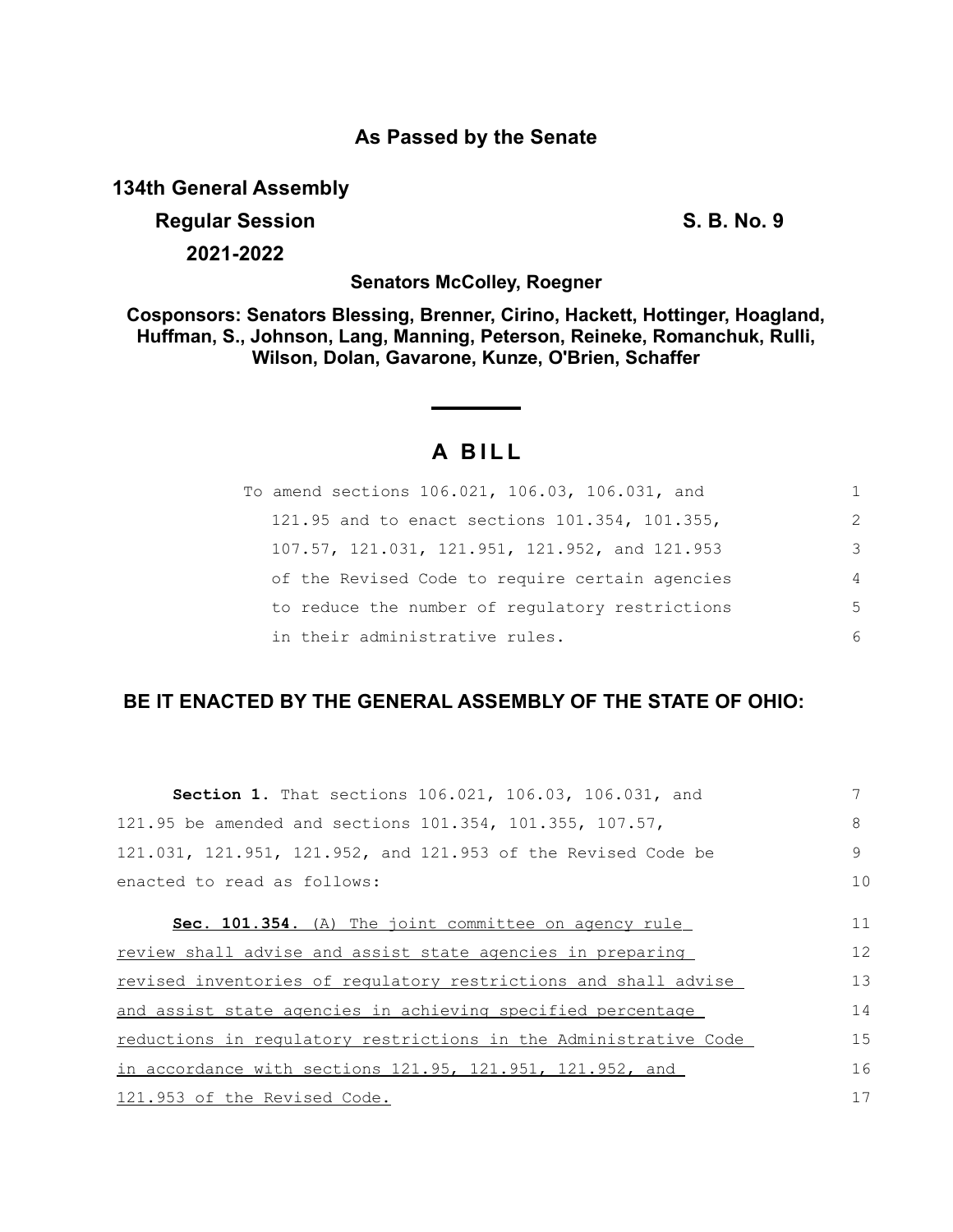### **S. B. No. 9 Page 2 As Passed by the Senate**

| (B) (1) Not later than June 15, 2022, the executive              | 18 |
|------------------------------------------------------------------|----|
| director of the joint committee shall prepare a report           | 19 |
| aggregating the base inventories received from state agencies    | 20 |
| under section 121.95 of the Revised Code.                        | 21 |
| (2) Beginning in 2022, not later than the fifteenth day of       | 22 |
| December each year, the executive director of the joint          | 23 |
| committee shall prepare an historical report aggregating the     | 24 |
| reports received from state agencies for the preceding fiscal    | 25 |
| year. In the report, the executive director also shall describe  | 26 |
| the work of the joint committee over the preceding fiscal year   | 27 |
| with respect to reduction of regulatory restrictions and shall   | 28 |
| indicate, out of the total number of regulatory restrictions     | 29 |
| inventoried by state agencies, the percentage by which state     | 30 |
| agencies have reduced those regulatory restrictions. The report  | 31 |
| also shall provide recommendations for statutory changes, where  | 32 |
| appropriate, brought to the attention of the joint committee as  | 33 |
| contributing to the adoption of regulatory restrictions.         | 34 |
| (3) The executive director shall submit the report               | 35 |
| required under divisions (B) (1) and (2) of this section to the  | 36 |
| members of the joint committee, which shall publish the report   | 37 |
| on its web site and transmit copies of the report electronically | 38 |
| to the speaker of the house of representatives and the president | 39 |
| of the senate.                                                   | 40 |
| Sec. 101.355. The joint committee on agency rule review,         | 41 |
| in consultation with legislative information systems, shall do   | 42 |
| both of the following:                                           | 43 |
| (A) Create and maintain a system that state agencies shall       | 44 |
| use to enter regulatory restriction data, create required        | 45 |
| inventories, and transmit copies of inventories, reports, and    | 46 |
| any other documents to the joint committee and the speaker of    | 47 |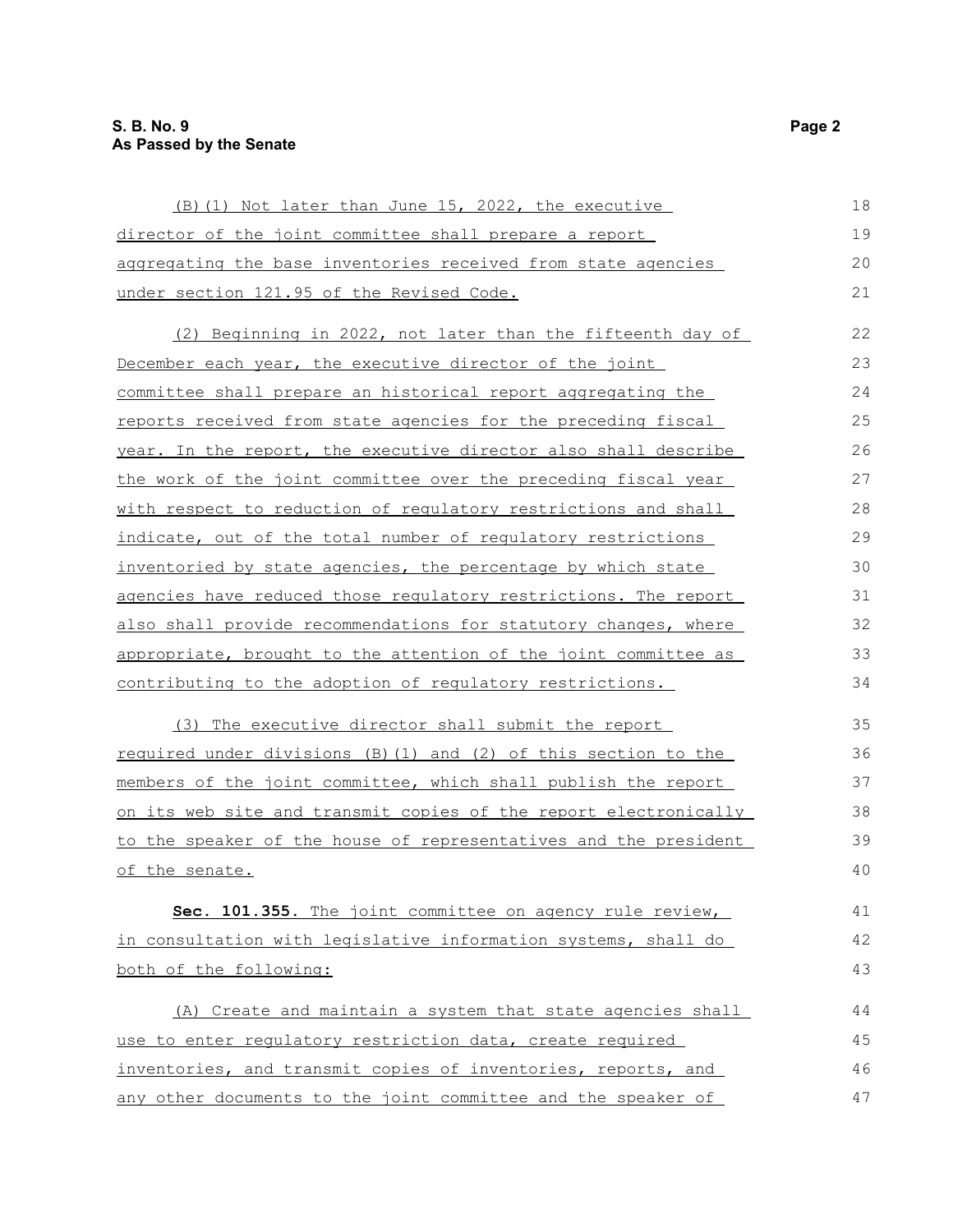| under sections 121.95, 121.951, and 121.953 of the Revised Code, | 49 |
|------------------------------------------------------------------|----|
|                                                                  |    |
| and that will assist the joint committee in aggregating reports  | 50 |
| and performing other prescribed duties under sections 101.354,   | 51 |
| 121.95, 121.951, 121.952, and 121.953 of the Revised Code;       | 52 |
| (B) Establish, maintain, and improve the cut red tape            | 53 |
| system, which shall include a web site and shall allow members   | 54 |
| of the public to request information about regulatory            | 55 |
| restrictions and to communicate with the joint committee about   | 56 |
| requlatory restrictions.                                         | 57 |
| Sec. 106.021. If, upon reviewing a proposed rule or              | 58 |
| revised proposed rule, the joint committee on agency rule review | 59 |
| makes any of the following findings with regard to the proposed  | 60 |
| rule or revised proposed rule, the joint committee may recommend | 61 |
| to the senate and house of representatives the adoption of a     | 62 |
| concurrent resolution to invalidate the proposed rule or revised | 63 |
| proposed rule or a part thereof:                                 | 64 |
| (A) The proposed rule or revised proposed rule exceeds the       | 65 |
| scope of its statutory authority.                                | 66 |
| (B) The proposed rule or revised proposed rule conflicts         | 67 |
| with the legislative intent of the statute under which it was    | 68 |
| proposed.                                                        | 69 |
| (C) The proposed rule or revised proposed rule conflicts         | 70 |
| with another proposed or existing rule.                          | 71 |
| (D) The proposed rule or revised proposed rule                   | 72 |
| incorporates a text or other material by reference and:          | 73 |
| (1) The accompanying citation is not such as reasonably          | 74 |
| would enable a reasonable person to whom the proposed rule or    | 75 |
| revised proposed rule applies readily and without charge to find | 76 |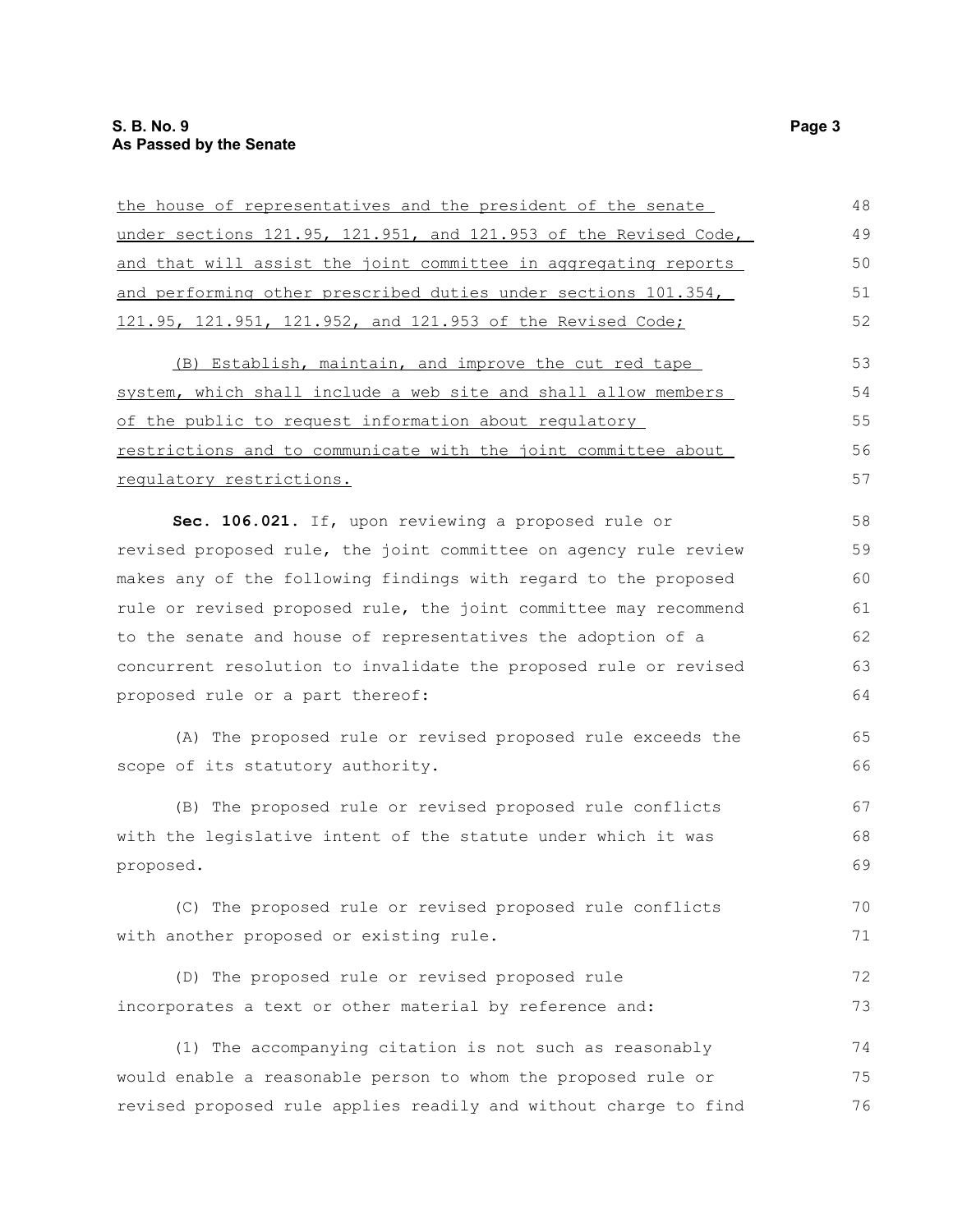and inspect the incorporated text or other material;

(2) The accompanying citation is not such as reasonably would enable the joint committee readily and without charge to find and inspect the incorporated text or other material, and the agency did not file or otherwise make the incorporated text or other material available without charge to the joint committee; or 78 79 80 81 82 83

(3) The agency has treated the proposed rule or revised proposed rule in whole or in part as exempt from sections 121.71 to 121.74 of the Revised Code on grounds the incorporated text or other material has one or more of the characteristics described in division (B) of section 121.75 of the Revised Code, but the incorporated text or other material actually does not have any of those characteristics. 84 85 86 87 88 89 90

(E) The agency has failed to prepare a complete and accurate rule summary and fiscal analysis of the proposed rule or revised proposed rule as required by section 106.024 of the Revised Code. 91 92 93 94

(F) The agency has failed to demonstrate through the business impact analysis, recommendations from the common sense initiative office, and the memorandum of response that the regulatory intent of the proposed rule or revised proposed rule justifies its adverse impact on businesses in this state. 95 96 97 98 99

(G) The agency has failed to justify the proposed adoption, amendment, or rescission of a rule containing a regulatory restriction. 100 101 102

**Sec. 106.03.** Prior to the review date of an existing rule, the agency that adopted the rule shall do both of the following: 103 104

(A) Review the rule to determine all whether the rule 105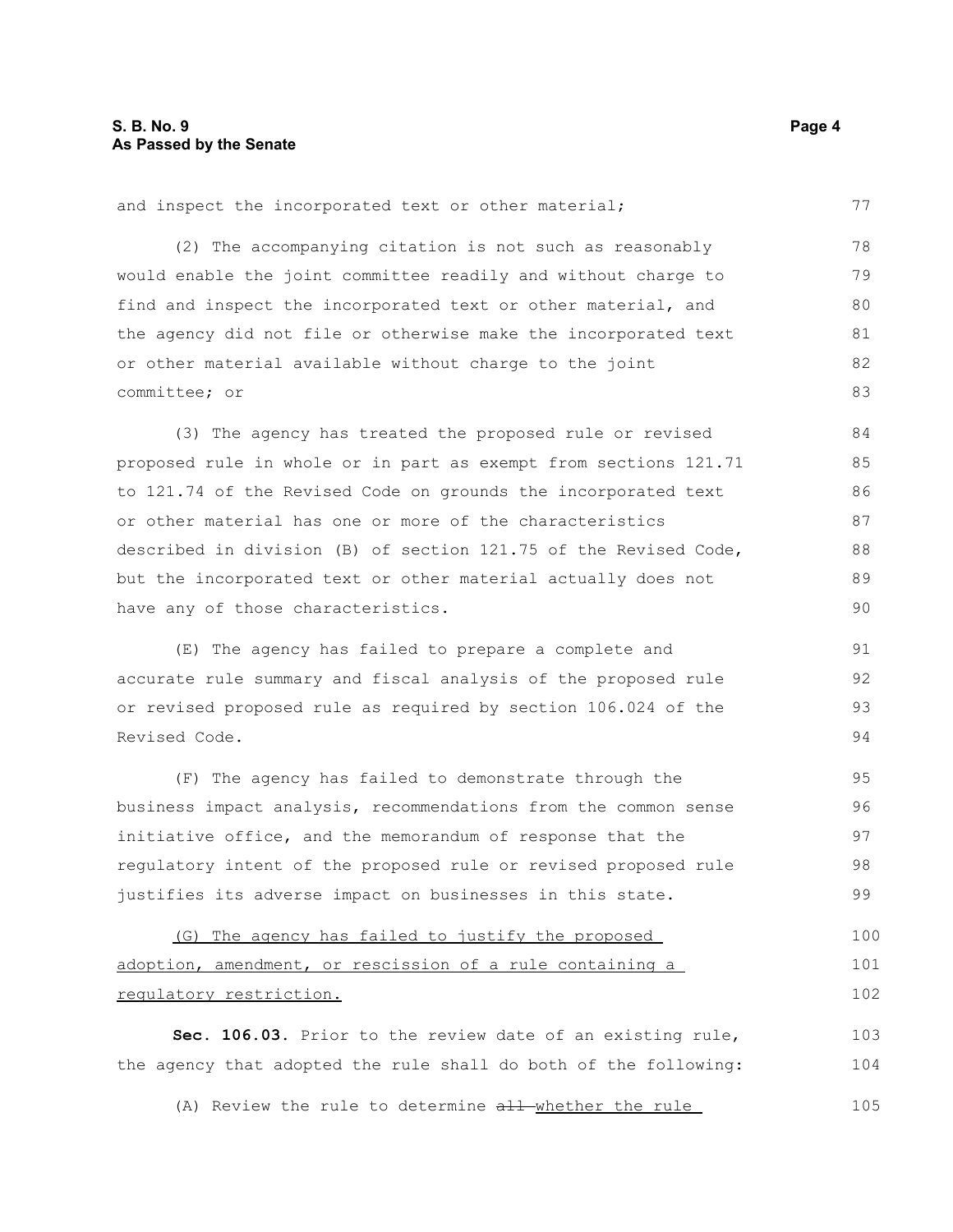| should be amended or rescinded, including for the purpose of     | 106 |
|------------------------------------------------------------------|-----|
| accomplishing the reductions in regulatory restrictions required | 107 |
| by section 121.951 of the Revised Code, because it does any of   | 108 |
| the following, or otherwise for the purpose of reducing          | 109 |
| regulatory restrictions:                                         | 110 |
| (1) Whether the rule should be continued without-                | 111 |
| amendment, be amended, or be rescinded, taking into              | 112 |
| eonsideration Exceeds or conflicts with the purpose, scope, and  | 113 |
| or intent of the statute under which the rule was adopted;       | 114 |
| (2) Whether the rule needs amendment or rescission to give-      | 115 |
| more-Provides inadequate_flexibility at the local level;         | 116 |
| (3) Whether the rule needs amendment or rescission to            | 117 |
| eliminate unnecessary paperwork Creates a compliance or          | 118 |
| oversight burden for the state agency, or for any person or      | 119 |
| entity, that is greater than the burden that would be created if | 120 |
| the agency accomplished the intended purpose of the restriction  | 121 |
| by other means;                                                  | 122 |
| (4) Whether the rule incorporates Is no longer useful or         | 123 |
| beneficial;                                                      | 124 |
| (5) Incorporates a text or other material by reference           | 125 |
| and, if so:                                                      | 126 |
| (a) Whether the The citation accompanying the                    | 127 |
| incorporation by reference is such as reasonably-would not       | 128 |
| reasonably enable a reasonable person to whom the rule applies   | 129 |
| readily and without charge to find and inspect the incorporated  | 130 |
| text or other material;                                          | 131 |
| (b) Whether the The citation accompanying the                    | 132 |
| incorporation by reference is such as reasonably-would not       | 133 |
| reasonably enable the joint committee on agency rule review      | 134 |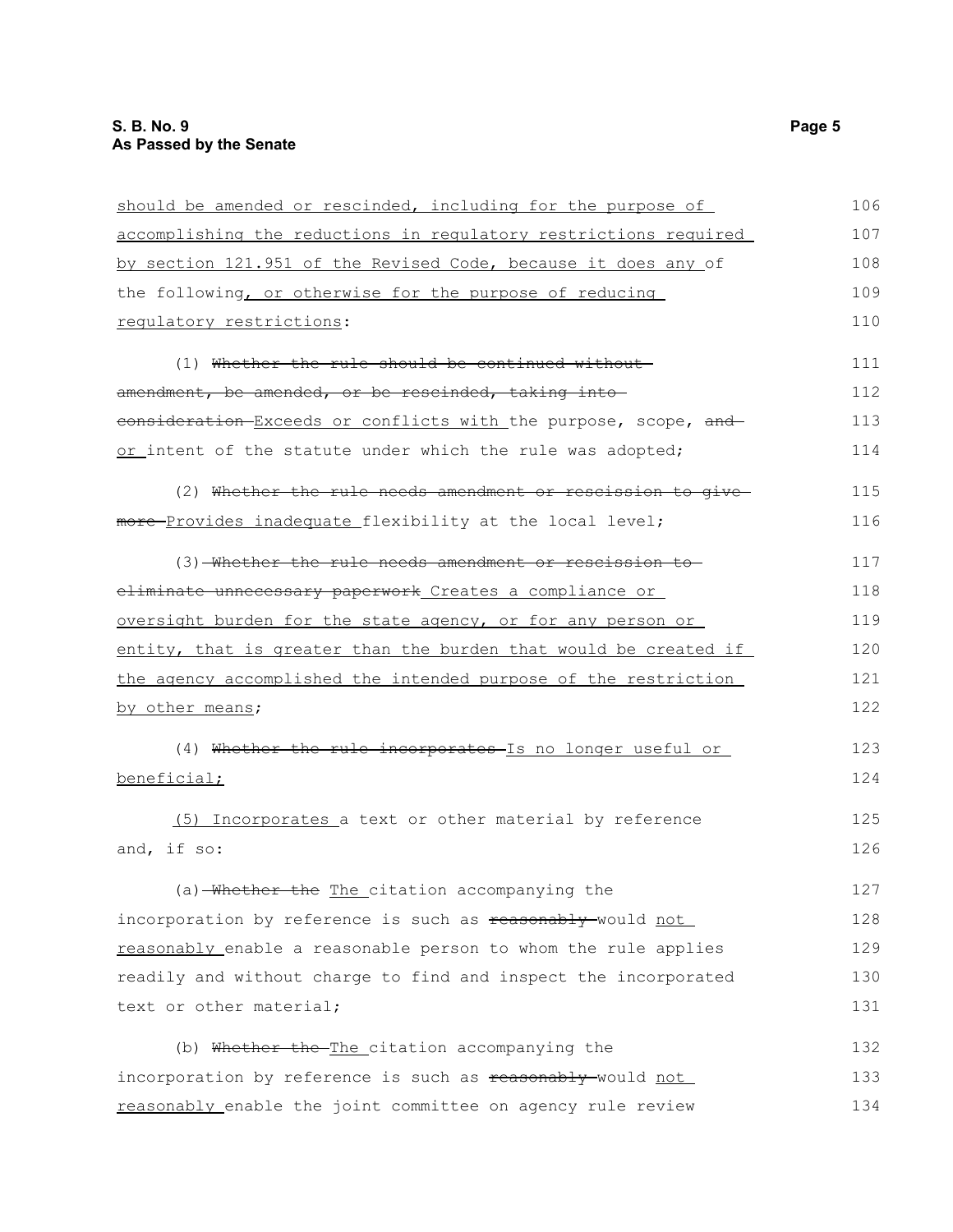#### **S. B. No. 9 Page 6 As Passed by the Senate**

readily and without charge to find and inspect the incorporated text or other material; - and or (c) If the rule has been exempted in whole or in part from sections 121.71 to 121.74 of the Revised Code on grounds the incorporated text or other material has one or more of the characteristics described in division (B) of section 121.75 of the Revised Code, whether-the incorporated text or other material does not actually has have any of those characteristics. (5) Whether the rule duplicates (6) Duplicates, overlaps with, or conflicts with other rules; (6) Whether the rule has another state or federal law or rule. A rule duplicates, overlaps with, or conflicts with another law or rule if it imposes a duty or liability on a person or entity that the other law or rule also imposes on that person or entity, in whole or in part, or imposes a duty or liability that may require a person or entity to violate the other law or rule in whole or in part. If the rule duplicates, overlaps with, or conflicts with a rule adopted by another state agency, the two agencies shall determine which agency shall amend or rescind its rule and shall develop and execute a plan to work together to achieve the required oversight. (7) Has an adverse impact on businesses, as determined under section 107.52 of the Revised Code; (7) Whether the rule contains (8) Has an adverse impact on any other person or entity; (9) Contains words or phrases having meanings that in contemporary usage are understood as being derogatory or 135 136 137 138 139 140 141 142 143 144 145 146 147 148 149 150 151 152 153 154 155 156 157 158 159 160 161 162 163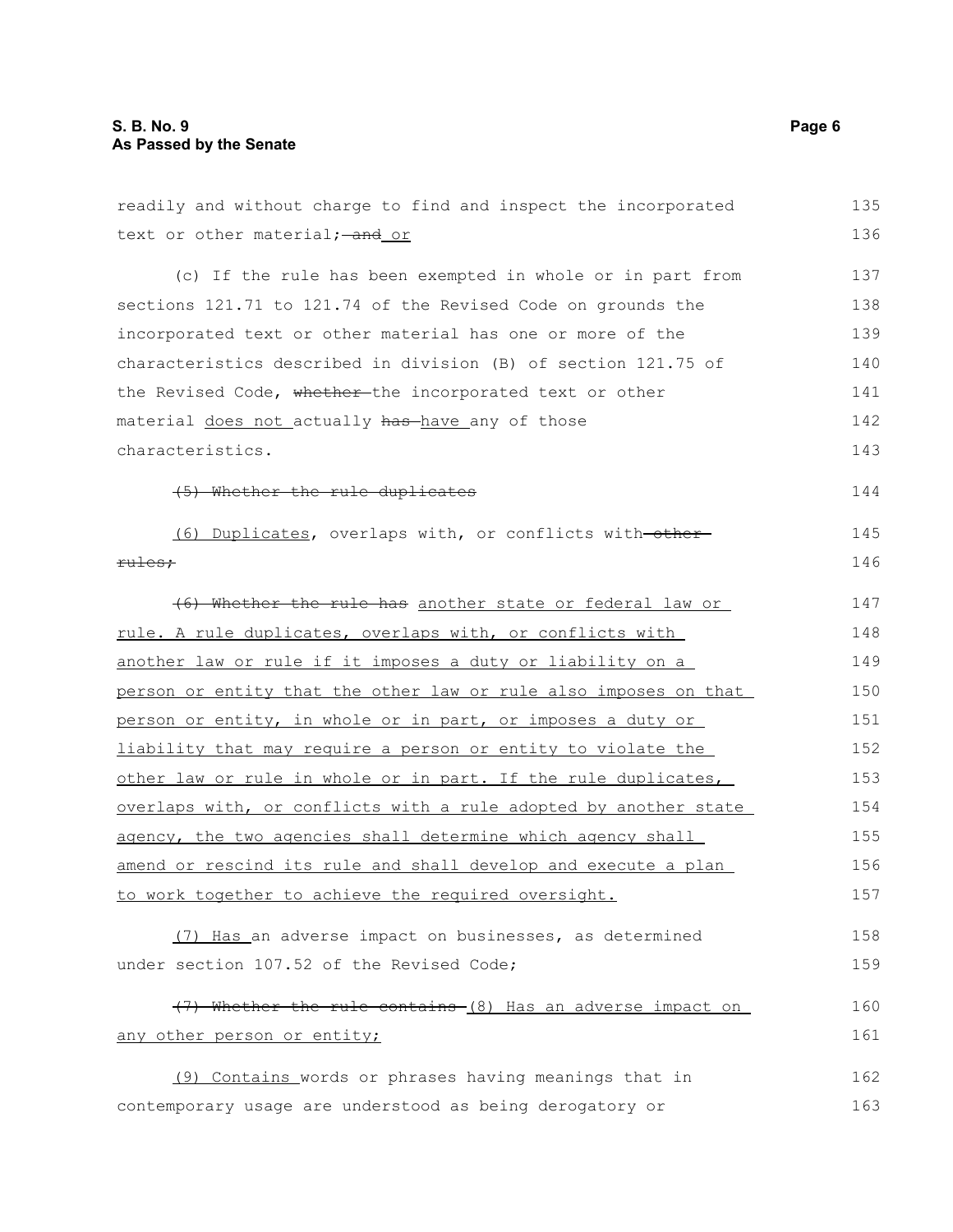offensive: and (8) Whether the rule requires (10) Requires liability insurance, a bond, or any other financial responsibility instrument as a condition of licensure; (11) Imposes a more severe duty or liability than restrictions in neighboring states in order to accomplish the same goal. In making its review, the agency shall consider the continued need for the rule, the nature of any complaints or comments received concerning the rule, and any relevant factors that have changed in the subject matter area affected by the rule. (B) On the basis of its review of the existing rule, the agency shall determine whether the existing rule needs to be amended or rescinded. (1) If the existing rule needs to be amended or rescinded, the agency, on or before the review date of the existing rule, shall commence the process of amending or rescinding the existing rule in accordance with its review of the rule. (2) If the existing rule does not need to be amended or rescinded, proceedings shall be had under section 106.031 of the Revised Code. Upon the request of the agency that adopted an existing rule, the joint committee on agency rule review may extend the review date of the rule to a date that is not later than one 164 165 166 167 168 169 170 171 172 173 174 175 176 177 178 179 180 181 182 183 184 185 186 187 188

hundred eighty days after the review date assigned to the rule by the agency. Not more than two such extensions may be allowed. 189 190

**Sec. 106.031.** If an agency, on the basis of its review of 191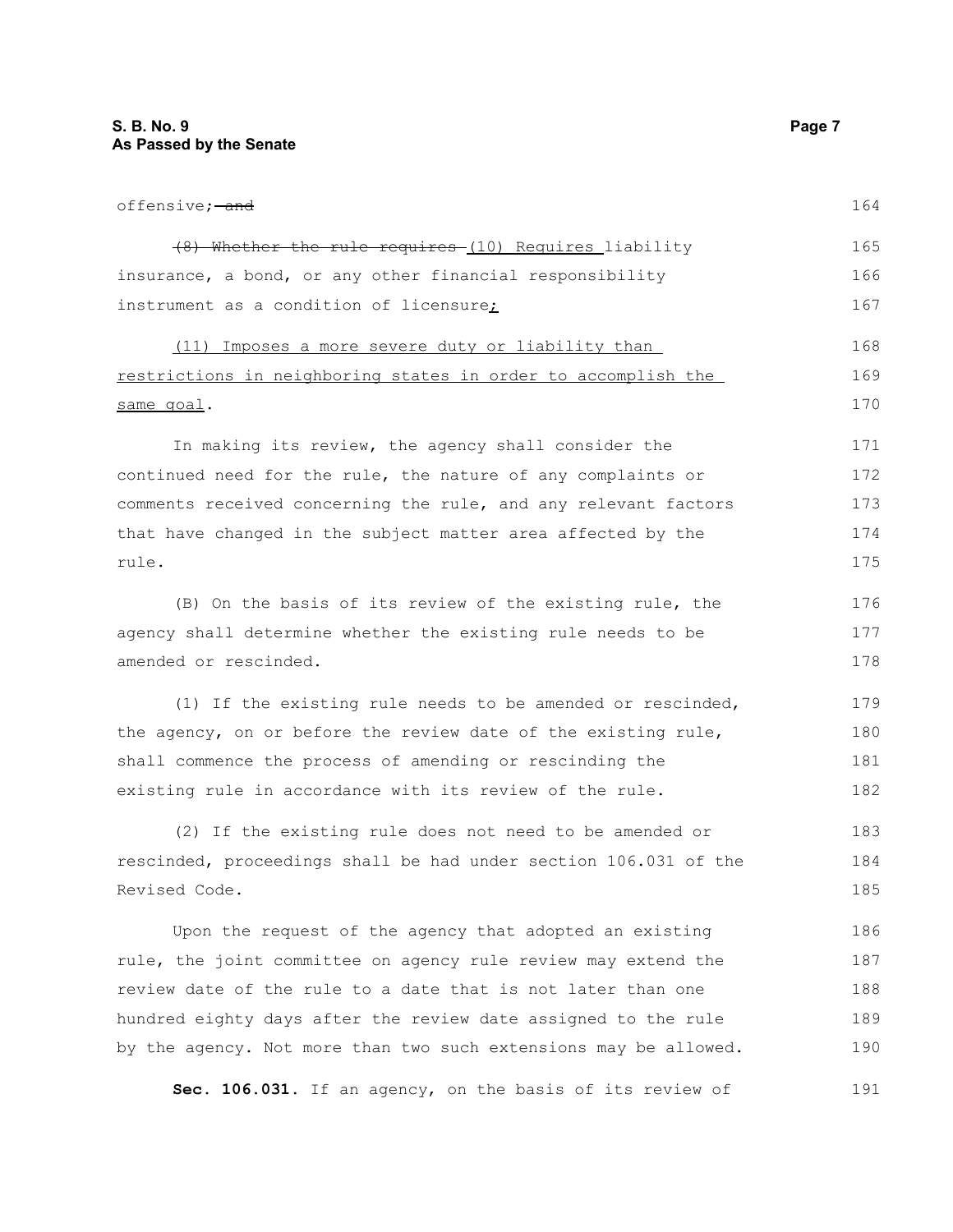#### **S. B. No. 9 Page 8 As Passed by the Senate**

a rule under section 106.03 of the Revised Code, determines that the rule does not need to be amended or rescinded, proceedings shall be had as follows: 192 193 194

(A)(1) If, considering only the standard of review specified in division  $(A)$   $(6)$   $(7)$  of section 106.03 of the Revised Code, the rule has an adverse impact on businesses, the agency shall prepare a business impact analysis that describes its review of the rule under that division and that explains why the regulatory intent of the rule justifies its adverse impact on businesses. If the rule does not have an adverse impact on businesses, the agency may proceed under division (B) of this section. 195 196 197 198 199 200 201 202 203

(2) The agency shall transmit a copy of the full text of the rule and the business impact analysis electronically to the common sense initiative office. The office shall make the rule and analysis available to the public on its web site under section 107.62 of the Revised Code.

(3) The agency shall consider any recommendations made by the office.

(4) Not earlier than the sixteenth business day after transmitting the rule and analysis to the office, the agency shall either (a) proceed under divisions (A)(5) and (B) of this section or (b) commence, under division (B)(1) of section 106.03 of the Revised Code, the process of rescinding the rule or of amending the rule to incorporate into the rule features the recommendations suggest will eliminate or reduce the adverse impact the rule has on businesses. If the agency determines to amend or rescind the rule, the agency is not subject to the time limit specified in division (B)(1) of section 106.03 of the Revised Code. 211 212 213 214 215 216 217 218 219 220 221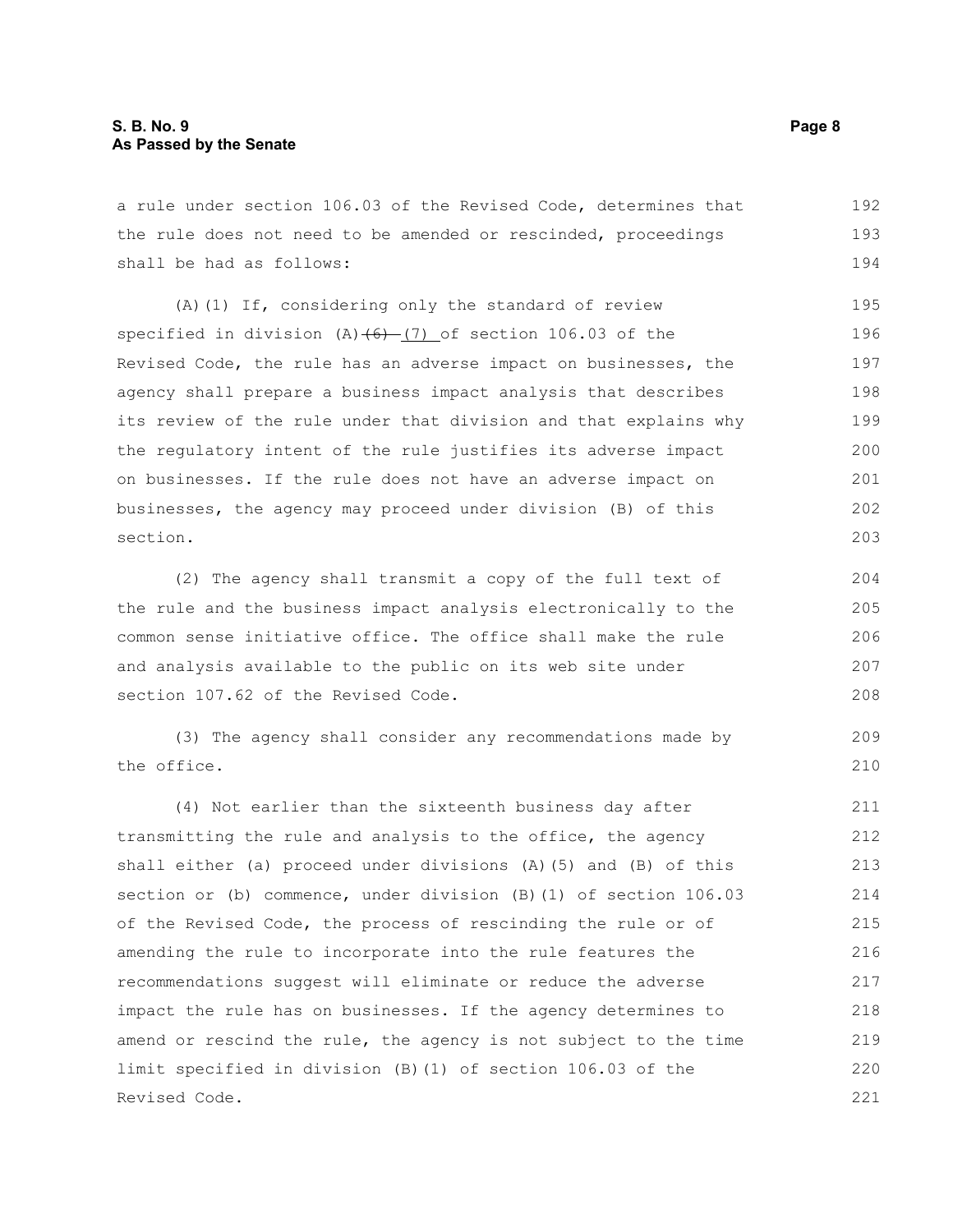#### **S. B. No. 9 Page 9 As Passed by the Senate**

(5) If the agency receives recommendations from the office, and determines not to amend or rescind the rule, the agency shall prepare a memorandum of response that explains why the rule is not being rescinded or why the recommendations are not being incorporated into the rule. 222 223 224 225 226

(B) The agency shall assign a new review date to the rule. The review date assigned shall be not later than five years after the immediately preceding review date pertaining to the rule. If the agency assigns a review date that exceeds the fiveyear maximum, the review date is five years after the immediately preceding review date. The immediately preceding review date includes the date of the review of a rule under section 106.032 of the Revised Code.

(C)(1) The agency shall file all the following, in electronic form, with the joint committee on agency rule review, the secretary of state, and the director of the legislative service commission: a copy of the rule specifying its new review date, a complete and accurate rule summary and fiscal analysis, and, if relevant, a business impact analysis of the rule, any recommendations received from the common sense initiative office, and any memorandum of response. 235 236 237 238 239 240 241 242

(2) Subject to section 106.05 of the Revised Code, the joint committee does not have jurisdiction to review, and shall reject, the filing of a rule under division (C)(1) of this section if, at any time while the rule is in its possession, it discovers that the rule has an adverse impact on businesses and the agency has not complied with division (A) of this section. The joint committee shall electronically return a rule that is rejected to the agency, together with any documents that were part of the filing. Such a rejection does not preclude the 243 244 245 246 247 248 249 250 251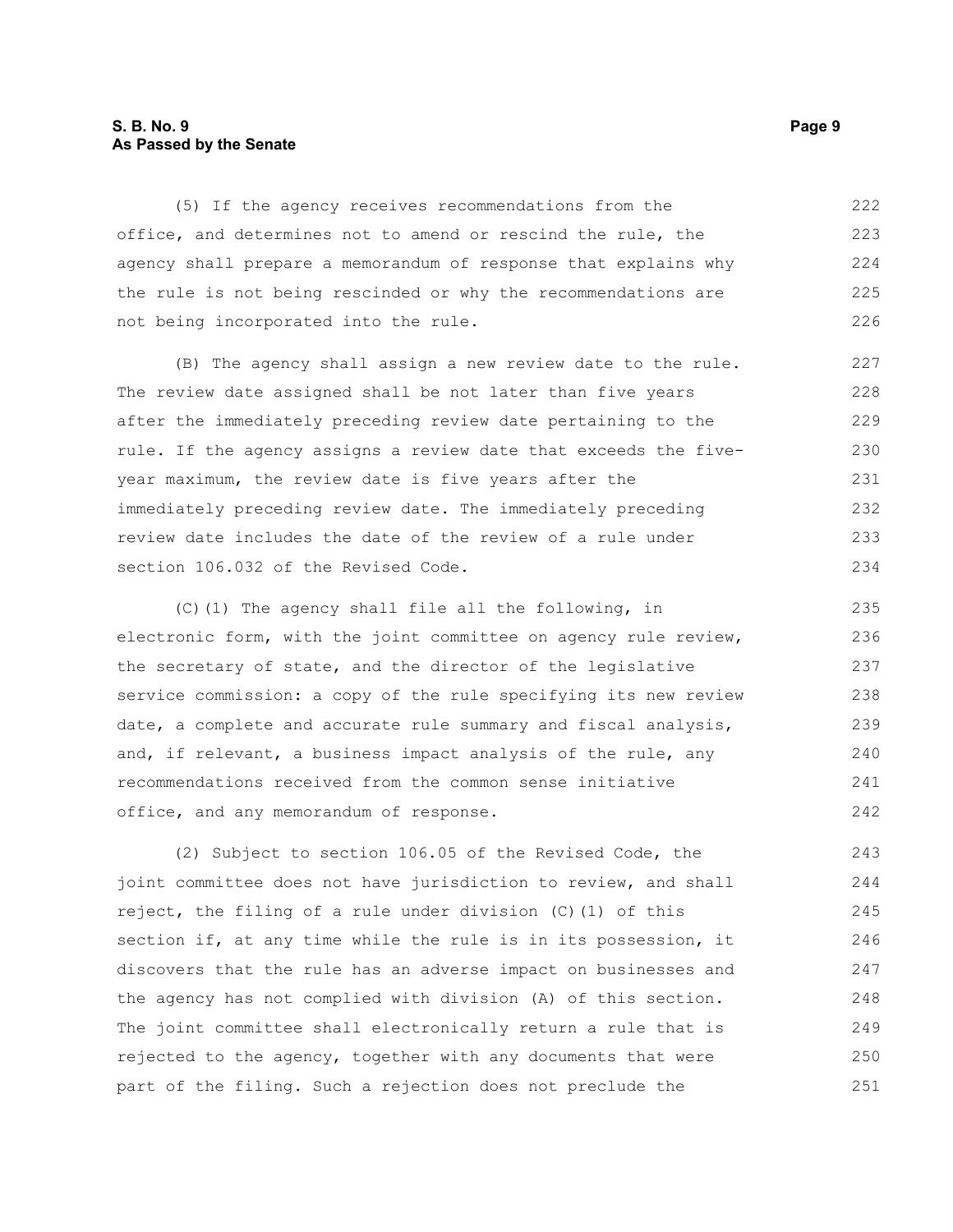agency from refiling the rule under division (C)(1) of this section after complying with division (A) of this section. When the filing of a rule is rejected under this division, it is as if the filing had not been made. 252 253 254 255

(D) The joint committee shall publish notice of the agency's determination not to amend or rescind the rule in the register of Ohio for four consecutive weeks after the rule is filed under division (C) of this section. 256 257 258 259

(E) During the ninety-day period after a rule is filed under division (C) of this section, but after the four-week notice period required by division (D) of this section has ended, the joint committee may recommend to the senate and house of representatives the adoption of a concurrent resolution invalidating the rule if the joint committee finds any of the following: 260 261 262 263 264 265 266

(1) The agency improperly applied the standards in division (A) of section 106.03 of the Revised Code in reviewing the rule and in determining that the rule did not need amendment or rescission. 267 268 269 270

(2) The rule has an adverse impact on businesses, and the agency has failed to demonstrate through a business impact analysis, recommendations from the common sense initiative office, and a memorandum of response that the regulatory intent of the rule justifies its adverse impact on businesses. 271 272 273 274 275

(3) If the rule incorporates a text or other material by reference, any of the following applies: 276 277

(a) The citation accompanying the incorporation by reference is not such as reasonably would enable a reasonable person to whom the rule applies readily and without charge to 278 279 280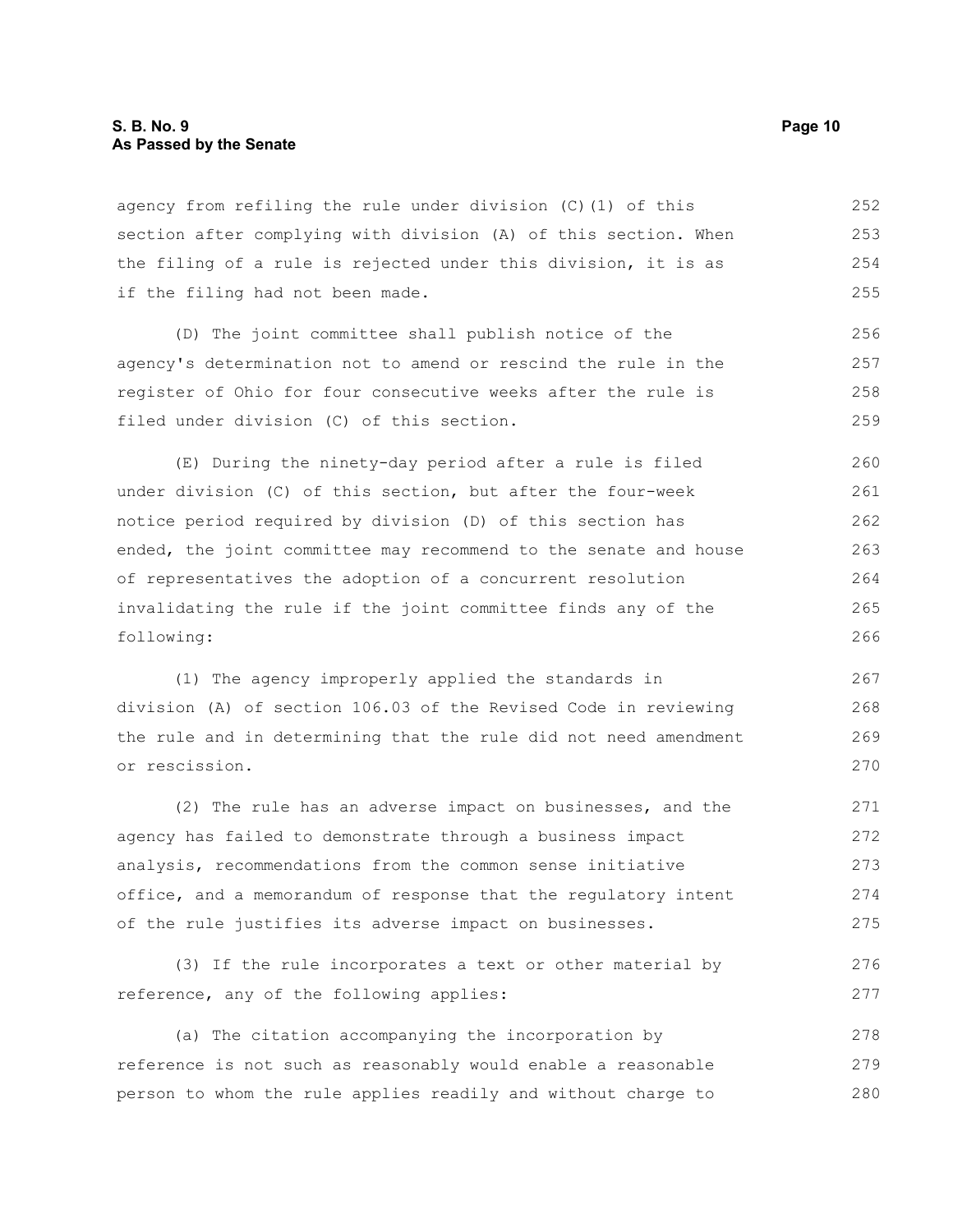| find and inspect the incorporated text or other material;        | 281 |
|------------------------------------------------------------------|-----|
| (b) The citation accompanying the incorporation by               | 282 |
| reference is not such as reasonably would enable the joint       | 283 |
| committee readily and without charge to find and inspect the     | 284 |
| incorporated text or other material; or                          | 285 |
| (c) The rule has been exempted in whole or in part from          | 286 |
| sections 121.71 to 121.74 of the Revised Code on grounds the     | 287 |
| incorporated text or other material has one or more of the       | 288 |
| characteristics described in division (B) of section 121.75 of   | 289 |
| the Revised Code, but the incorporated text or other material    | 290 |
| actually does not have any of those characteristics.             | 291 |
| (4) The agency has failed to justify the retention of a          | 292 |
| rule containing a regulatory restriction.                        | 293 |
| If the agency fails to comply with section 106.03 or             | 294 |
| 106.031 of the Revised Code, the joint committee shall afford    | 295 |
| the agency an opportunity to appear before the joint committee   | 296 |
| to show cause why the agency has not complied with either or     | 297 |
| both of those sections. If the agency appears before the joint   | 298 |
| committee at the time scheduled for the agency to show cause,    | 299 |
| and fails to do so, the joint committee, by vote of a majority   | 300 |
| of its members present, may recommend the adoption of a          | 301 |
| concurrent resolution invalidating the rule for the agency's     | 302 |
| failure to show cause. Or if the agency fails to appear before   | 303 |
| the joint committee at the time scheduled for the agency to show | 304 |
| cause, the joint committee, by vote of a majority of its members | 305 |
| present, may recommend adoption of a concurrent resolution       | 306 |
| invalidating the rule for the agency's default.                  | 307 |
|                                                                  |     |

When the joint committee recommends that a rule be invalidated, the recommendation does not suspend operation of 308 309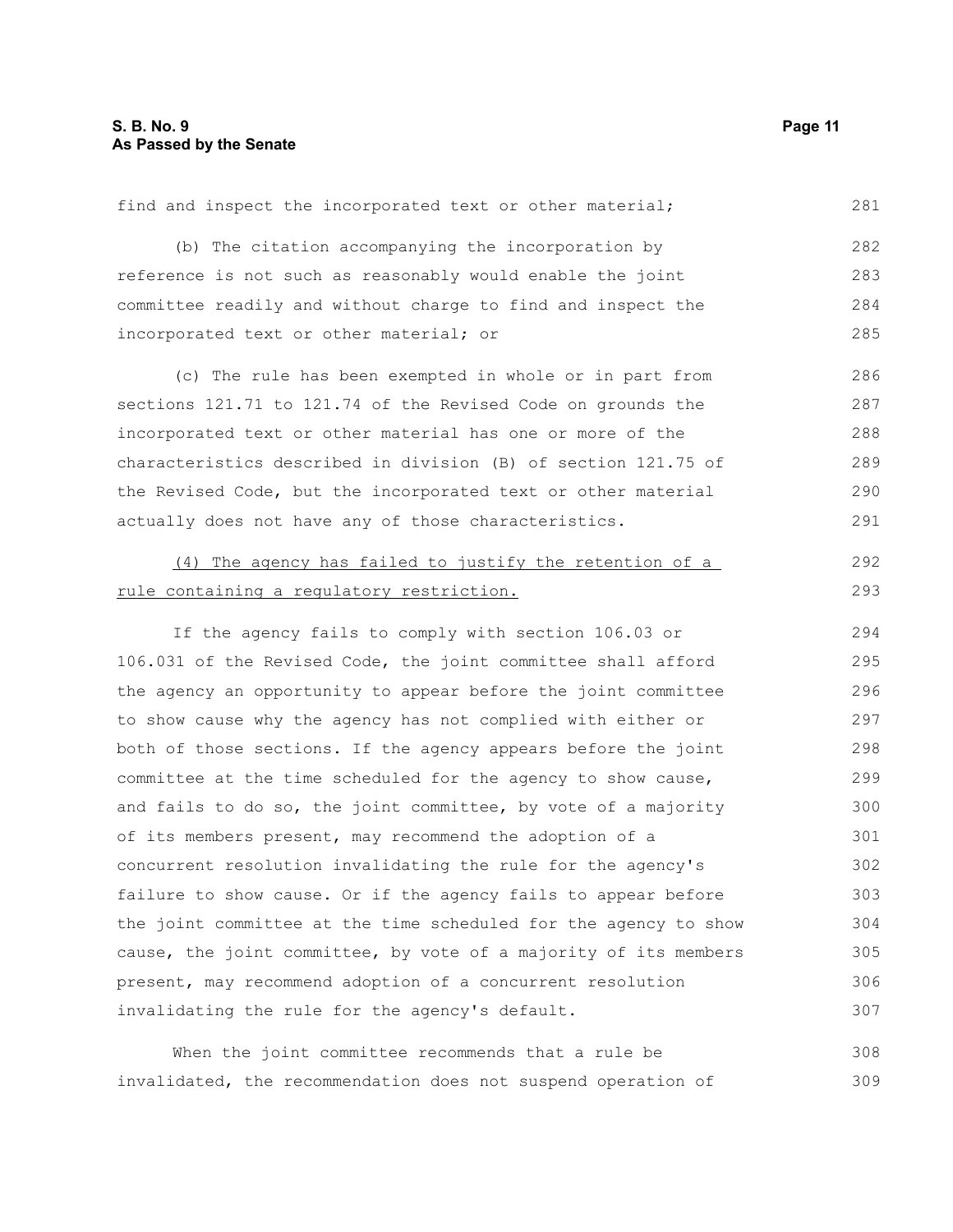#### **S. B. No. 9 Page 12 As Passed by the Senate**

the rule, and the rule remains operational pending action by the senate and house of representatives on the concurrent resolution embodying the recommendation. If the senate and house of representatives adopt the concurrent resolution, the rule is invalid. If, however, the senate and house of representatives do not adopt the resolution, the rule continues in effect, and shall next be reviewed according to the new review date assigned to the rule. 310 311 312 313 314 315 316 317

Sec. 107.57. (A) In the course of evaluating draft rules and business impact analyses under sections 107.51 to 107.55 of the Revised Code, or at any other time, the common sense initiative office may review any rules containing regulatory restrictions that a state agency is required to include in its inventory of regulatory restrictions under section 121.95 of the Revised Code. If the common sense initiative office determines, based on the criteria described in division (A) of section 106.03 of the Revised Code, that a state agency should eliminate a regulatory restriction, the common sense initiative office shall notify the state agency that it is required to eliminate that regulatory restriction, and the state agency shall eliminate it. 318 319 320 321 322 323 324 325 326 327 328 329 330

(B) If a state agency objects to the elimination of a regulatory restriction that the common sense initiative office has determined should be eliminated under division (A) of this section, the state agency may appeal that decision to the joint committee on agency rule review. If the joint committee also determines, based on the criteria described in division (A) of section 106.03 of the Revised Code, that the state agency should eliminate the regulatory restriction, the state agency shall eliminate it. 331 332 333 334 335 336 337 338 339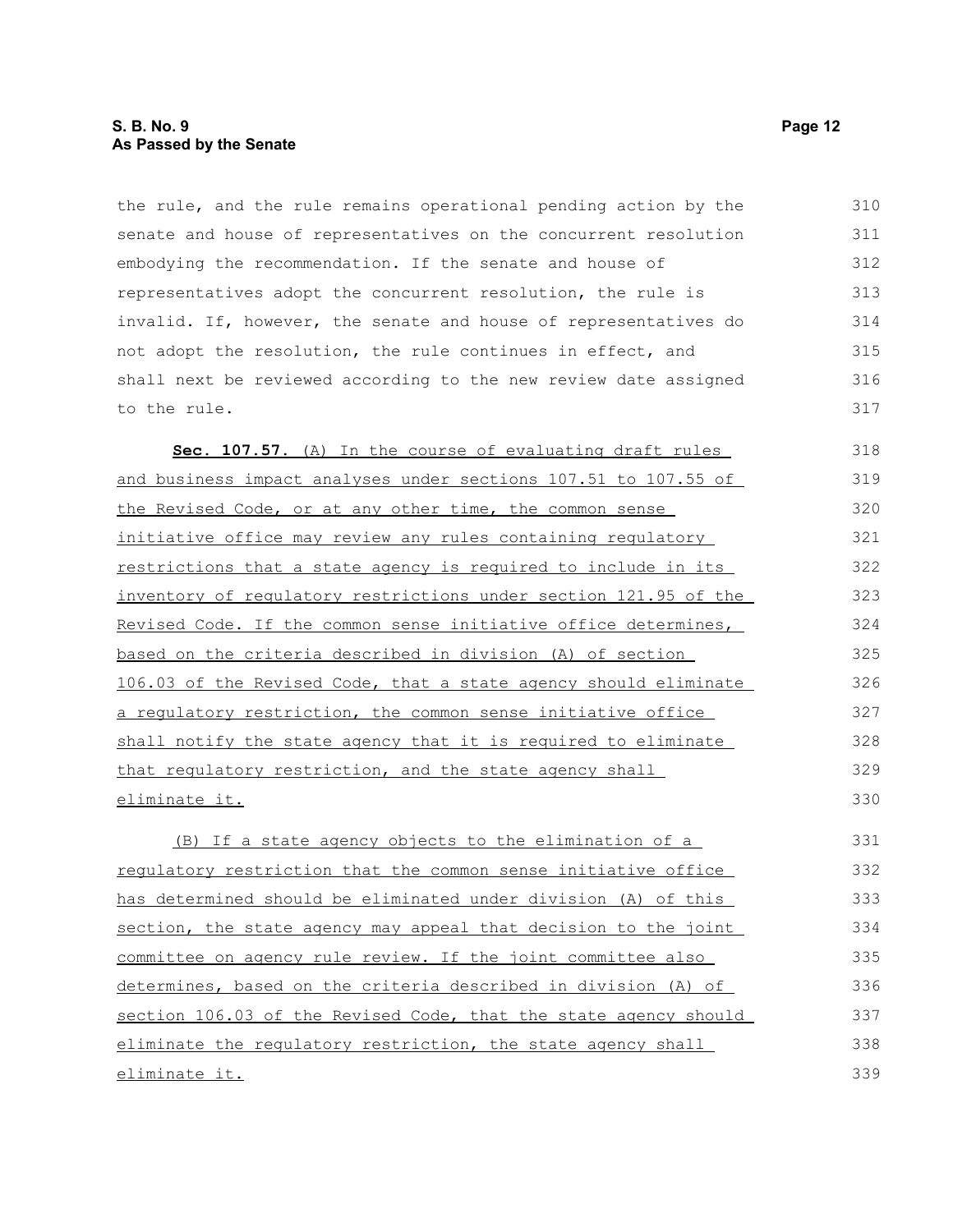(C) As used in this section, "state agency" has the same meaning as in section 121.95 of the Revised Code. **Sec. 121.031.** The administrative department head of an administrative department created under section 121.02 of the Revised Code or an administrative department head appointed under section 121.03 of the Revised Code may direct an otherwise independent official or state agency that is organized under the administrative department or administrative department head as necessary to achieve reductions in regulatory restrictions in rules in compliance with sections 121.95, 121.951, 121.952, and 121.953 of the Revised Code. Sec. 121.95. (A) As used in this sectionsections 121.95, 121.951, 121.952, and 121.953 of the Revised Code, "state agency" means an administrative department created under section 121.02 of the Revised Code, an administrative department head appointed under section 121.03 of the Revised Code, and a state agency organized under an administrative department or administrative department head. "State agency" also includes the department of education, the state lottery commission, the Ohio casino control commission, the state racing commission, and the public utilities commission of Ohio. Rules adopted by an otherwise independent official or entity organized under a state agency shall be attributed to the agency under which the official or entity is organized for the purposes of thissectionsections 121.95, 121.951, 121.952, and 121.953 of the Revised Code. 340 341 342 343 344 345 346 347 348 349 350 351 352 353 354 355 356 357 358 359 360 361 362 363 364 365

(B) Not later than December 31, 2019, a state agency shall review its existing rules to identify rules having one or more regulatory restrictions that require or prohibit an action and prepare a base inventory of the regulatory restrictions in its 366 367 368 369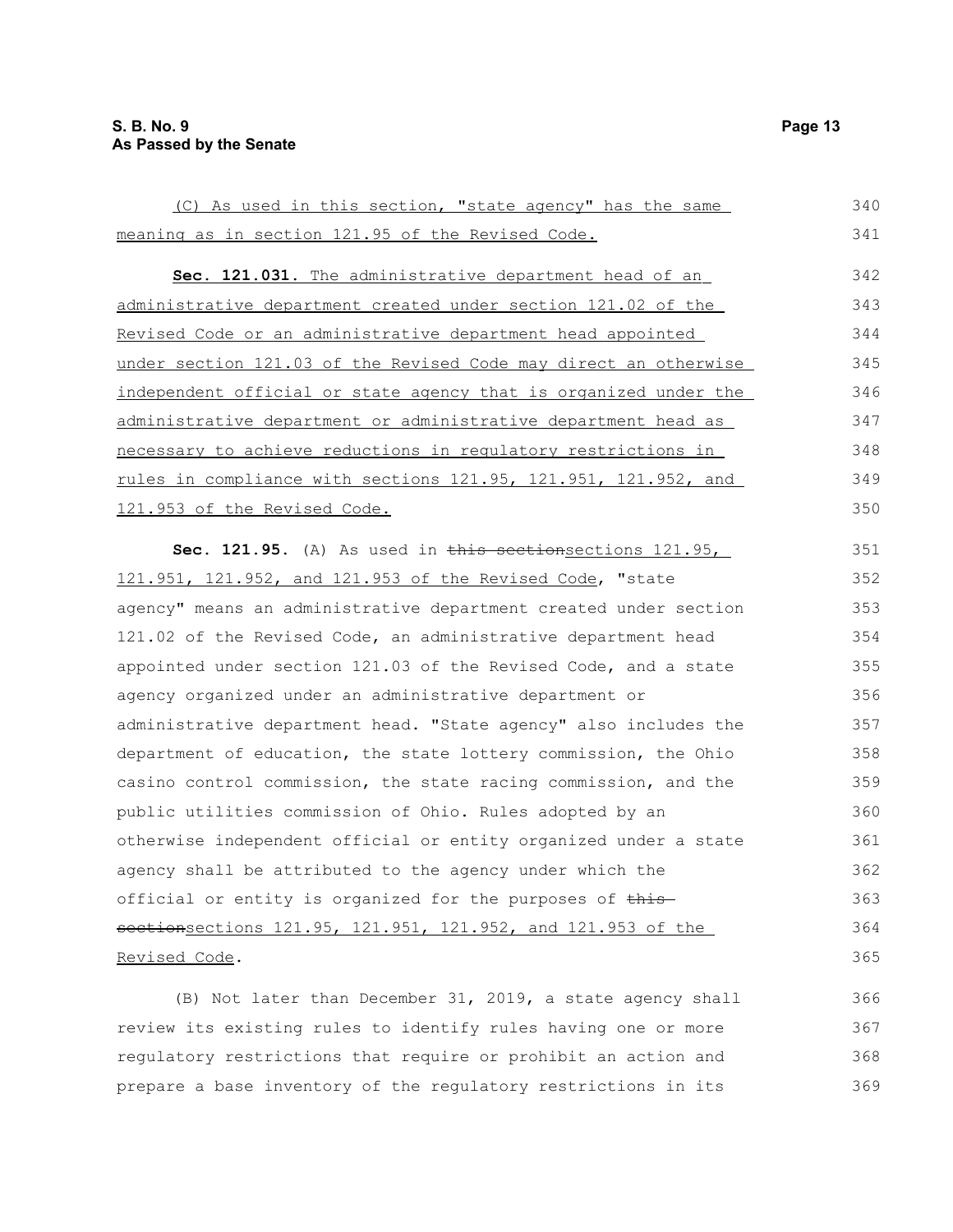existing rules. Rules that include the words "shall," "must," "require," "shall not," "may not," and "prohibit" shall be considered to contain regulatory restrictions. (C) In the base inventory, the state agency shall indicate all of the following concerning each regulatory restriction: (1) A description of the regulatory restriction; (2) The rule number of the rule in which the regulatory restriction appears; (3) The statute under which the regulatory restriction was adopted; (4) Whether state or federal law expressly and specifically requires the agency to adopt the regulatory restriction or the agency adopted the regulatory restriction under the agency's general authority; (5) Whether removing the regulatory restriction would require a change to state or federal law, provided that removing a regulatory restriction adopted under a law granting the agency general authority shall be presumed not to require a change to state or federal law; (6) Any other information the joint committee on agency rule review considers necessary. (D) The state agency shall compute and state the total number of regulatory restrictions indicated in the base inventory, shall post the base inventory on its web site, and shall electronically transmit a copy of the inventory to the joint committee. The joint committee shall review the base inventory, then transmit it electronically to the speaker of the 370 371 372 373 374 375 376 377 378 379 380 381 382 383 384 385 386 387 388 389 390 391 392 393 394 395 396

house of representatives and the president of the senate.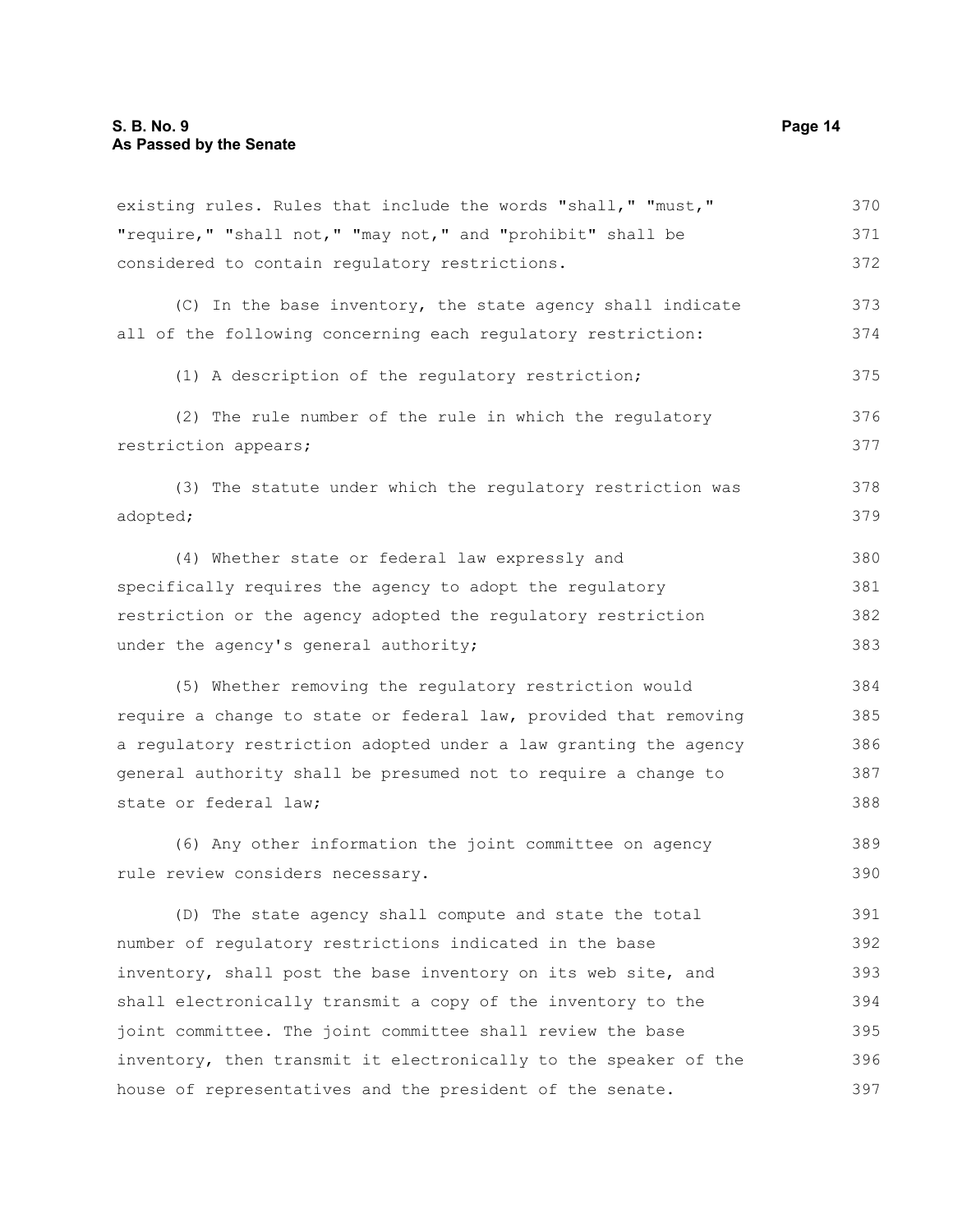### **S. B. No. 9 Page 15 As Passed by the Senate**

| (E) The following types of rules or regulatory                   | 398 |
|------------------------------------------------------------------|-----|
| restrictions are not required to be included in a state agency's | 399 |
| inventory of regulatory restrictions:                            | 400 |
| (1) An internal management rule;                                 | 401 |
| (2) An emergency rule;                                           | 402 |
| (3) A rule that state or federal law requires the state          | 403 |
| agency to adopt verbatim;                                        | 404 |
| (4) A regulatory restriction contained in materials or           | 405 |
| documents incorporated by reference into a rule pursuant to      | 406 |
| sections 121.71 to 121.75 of the Revised Code;                   | 407 |
| (5) A rule adopted pursuant to section 1347.15 of the            | 408 |
| Revised Code;                                                    | 409 |
| (6) A rule concerning instant lottery games;                     | 410 |
| (7) Any other rule that is not subject to review under           | 411 |
| Chapter 106. of the Revised Code.                                | 412 |
| (F) Beginning on the effective date of this section and          | 413 |
| ending on June 30, 20232025, a state agency may not adopt a new  | 414 |
| regulatory restriction unless it simultaneously removes two or   | 415 |
| more other existing regulatory restrictions. The state agency    | 416 |
| may not satisfy this section by merging two or more existing     | 417 |
| requlatory restrictions into a single surviving requlatory       | 418 |
| restriction.                                                     | 419 |
| Sec. 121.951. (A) (1) Using the criteria listed in division      | 420 |
| (A) of section 106.03 of the Revised Code, a state agency shall  | 421 |
| amend or rescind rules identified in its base inventory of       | 422 |
| regulatory restrictions prepared under section 121.95 of the     | 423 |
| Revised Code as necessary to reduce the total number of          | 424 |
| requiatory restrictions by thirty per cent, according to the     | 425 |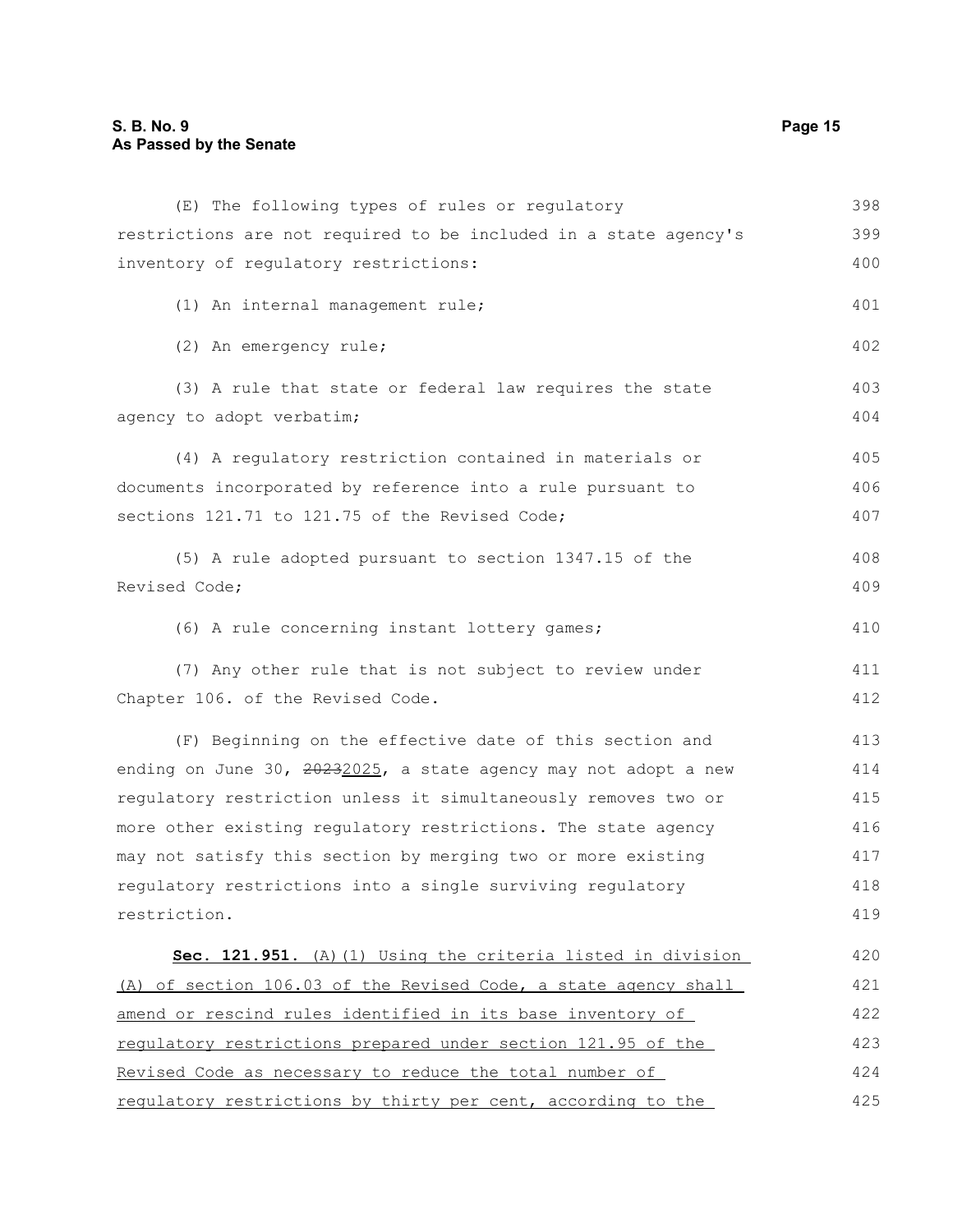| following schedule:                                              | 426 |
|------------------------------------------------------------------|-----|
| (a) A ten per cent reduction not later than June 30, 2023;       | 427 |
| (b) A twenty per cent reduction not later than June 30,          | 428 |
| 2024; and                                                        | 429 |
| (c) The thirty per cent reduction not later than June 30,        | 430 |
| 2025.                                                            | 431 |
| When a state agency has achieved a reduction of any              | 432 |
| percentage in regulatory restrictions, whether or not as         | 433 |
| specified in this section, the state agency may not adopt or     | 434 |
| maintain regulatory restrictions that would negate the           | 435 |
| reduction.                                                       | 436 |
| (2) Beginning July 1, 2025, a state agency that has not          | 437 |
| achieved the specified thirty per cent reduction may not adopt a | 438 |
| new requlatory restriction unless it simultaneously removes two  | 439 |
| or more other existing regulatory restrictions, until the        | 440 |
| specified thirty per cent reduction has been achieved. The state | 441 |
| agency may not fulfill this requirement by merging two or more   | 442 |
| existing regulatory restrictions into a single surviving         | 443 |
| regulatory restriction.                                          | 444 |
| (3) A state agency is encouraged to continue to reduce           | 445 |
| requlatory restrictions after it has achieved the specified      | 446 |
| thirty per cent reduction.                                       | 447 |
| (B) (1) Not later than September 15, 2022, a state agency        | 448 |
| shall prepare an historical report of its progress in reducing   | 449 |
| requlatory restrictions over the period of time beginning when   | 450 |
| the agency prepared its base inventory under section 121.95 of   | 451 |
| the Revised Code and ending on June 30, 2022. Annually           | 452 |
| thereafter, a state agency shall prepare an historical report of | 453 |
| its progress in reducing regulatory restrictions over the        | 454 |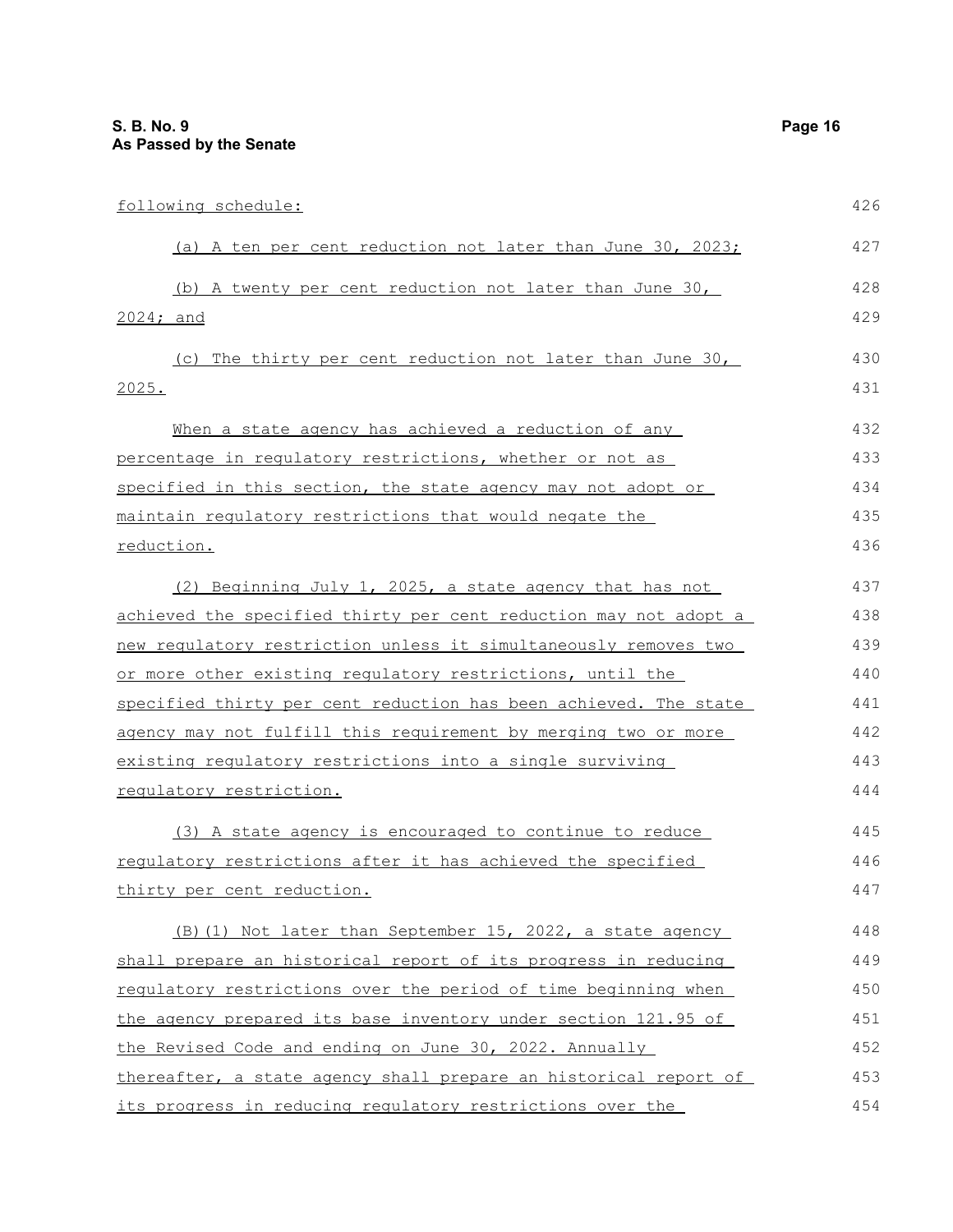| preceding fiscal year. The state agency shall explain in the           | 455 |
|------------------------------------------------------------------------|-----|
| <u>report how it applied the criteria described in division (A) of</u> | 456 |
| section 106.03 of the Revised Code to its determinations as to         | 457 |
| which regulatory restrictions to amend or rescind. The state           | 458 |
| agency shall include a revised inventory of requlatory                 | 459 |
| restrictions with the report.                                          | 460 |
| (2) In the revised inventory, in addition to the                       | 461 |
| information required by section 121.95 of the Revised Code, the        | 462 |
| state agency shall compute the percentage net reduction in             | 463 |
| <u>requlatory restrictions by subtracting the current number of</u>    | 464 |
| regulatory restrictions from the number of regulatory                  | 465 |
| restrictions identified in the base inventory and then dividing        | 466 |
| the resulting number by the number of regulatory restrictions in       | 467 |
| the base inventory.                                                    | 468 |
| (3) The state agency shall transmit the report                         | 469 |
| electronically to the joint committee on agency rule review. The       | 470 |
| joint committee shall review the report and shall transmit it          | 471 |
| electronically to the speaker of the house of representatives          | 472 |
| and the president of the senate. The state agency shall continue       | 473 |
| preparing and transmitting annual reports until it has reported        | 474 |
| that it has achieved the required reduction in regulatory              | 475 |
| restrictions.                                                          | 476 |
| Sec. 121.952. If a state agency fails to reduce regulatory             | 477 |
| restrictions by a required percentage within one hundred twenty        | 478 |
| days after a reduction deadline in section 121.951 of the              | 479 |
| Revised Code, the joint committee on agency rule review shall          | 480 |
| afford the state agency an opportunity to appear before the            | 481 |
| joint committee to show cause why the agency's required                | 482 |
| reduction in regulatory restrictions should be lessened. If the        | 483 |
| joint committee determines that the state agency has shown             | 484 |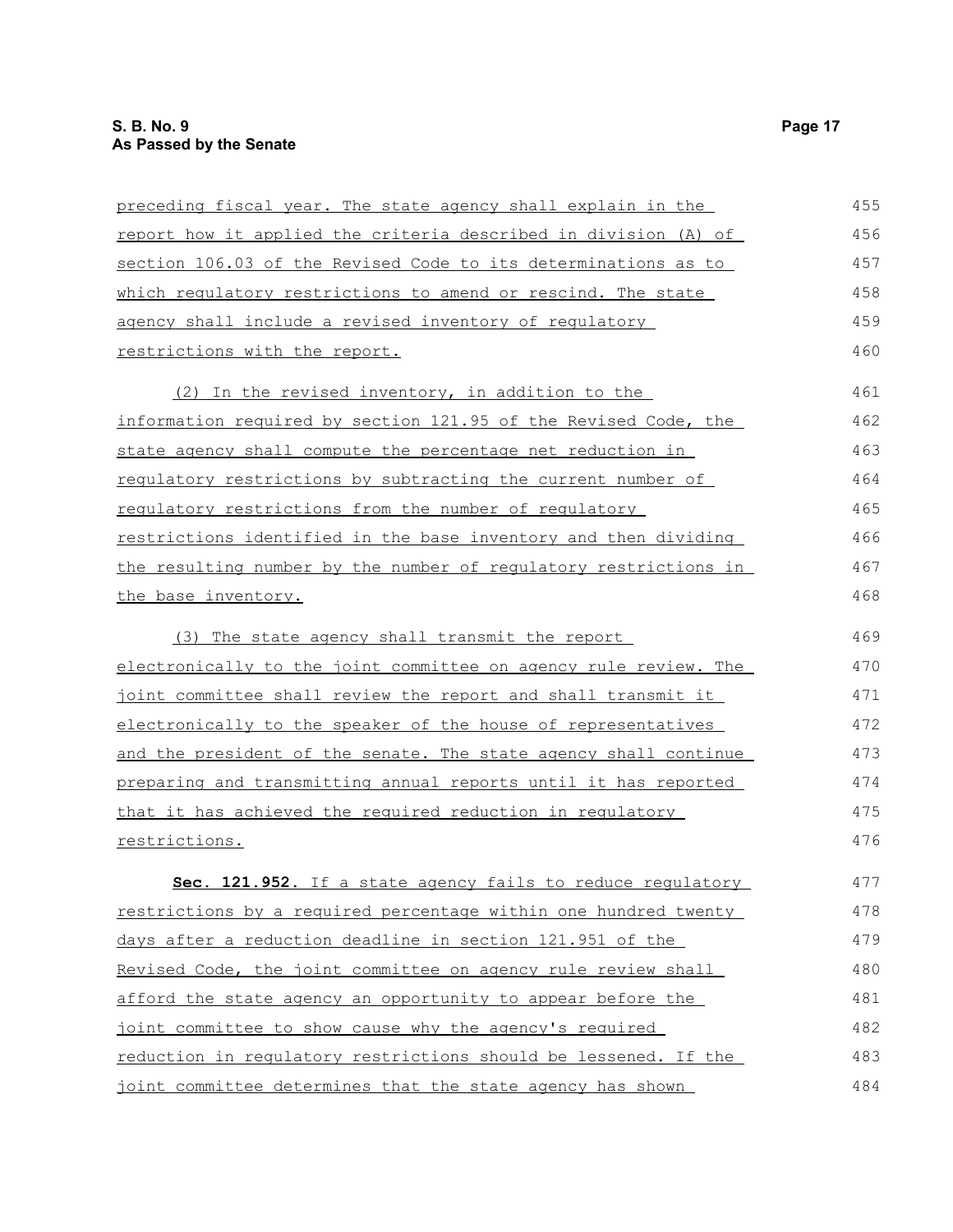| cause, the joint committee shall determine a lessened required         | 485 |
|------------------------------------------------------------------------|-----|
| reduction in regulatory restrictions for that agency and shall         | 486 |
| submit a written report to the speaker of the house of                 | 487 |
| <u>representatives and the president of the senate, indicating the</u> | 488 |
| lessened required reduction in regulatory restrictions for that        | 489 |
| agency and the reason the joint committee determined that              | 490 |
| lessened required reduction.                                           | 491 |
| Sec. 121.953. (A) Effective July 1, 2025, the number of                | 492 |
| requiatory restrictions in this state shall not exceed a number        | 493 |
| of requlatory restrictions determined by the joint committee on        | 494 |
| agency rule review in accordance with this section. The joint          | 495 |
| committee shall determine that number by calculating, for each         | 496 |
| agency, the number of regulatory restrictions identified by the        | 497 |
| agency in the base inventory prepared under section 121.95 of          | 498 |
| the Revised Code, minus the number of requlatory restrictions          | 499 |
| that represents the percentage reduction the state agency is           | 500 |
| required to achieve, and then totaling the resulting numbers for       | 501 |
| all state agencies. The joint committee shall consider any             | 502 |
| lessened required reductions under section 121.952 of the              | 503 |
| <u>Revised Code.</u>                                                   | 504 |
| (B) A state agency shall contact the joint committee                   | 505 |
| before submitting a proposed rule containing a regulatory              | 506 |
| restriction, and the joint committee shall determine whether           | 507 |
| adopting the regulatory restriction would cause the state to           | 508 |
| exceed the number of regulatory restrictions permitted under           | 509 |
| this section. A state agency may not adopt a rule if by adopting       | 510 |
| the rule the state agency would cause the number of regulatory         | 511 |
| restrictions to exceed the state limit as determined by the            | 512 |
| joint committee.                                                       | 513 |

**Section 2.** That existing sections 106.021, 106.03,